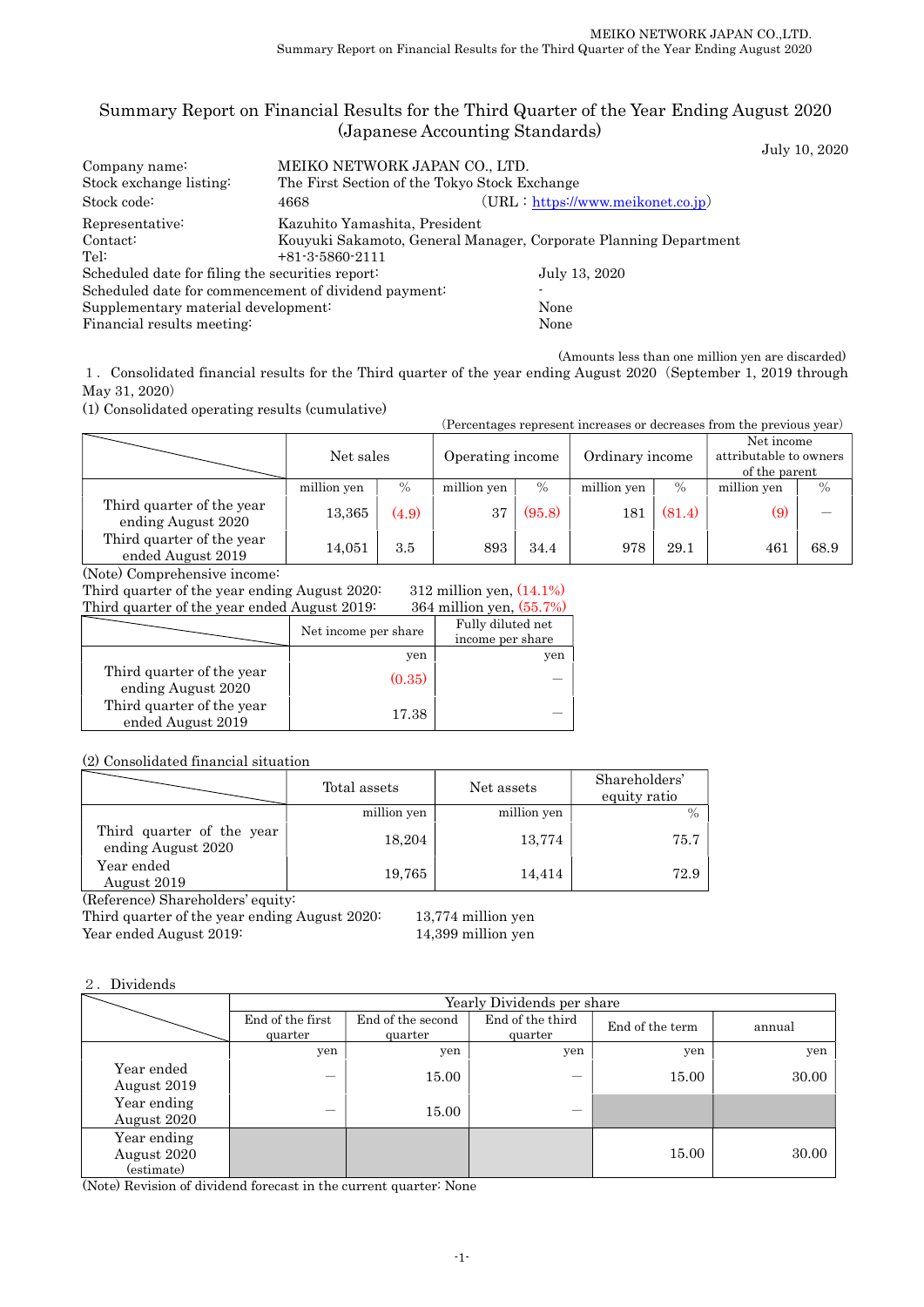3.Forecast of consolidated financial results for fiscal year ending August 2020 (September 1, 2019 through August 31, 2020) (Percentages represent increases or decreases from the previous year.)

|           | Net sales   |       | Operating income |               | <u>u creditages represent increases or uccreases from the previous year.</u><br>Ordinary income |        | Net income<br>attributable to<br>owners of the parent |               | Net<br>income<br>per share |
|-----------|-------------|-------|------------------|---------------|-------------------------------------------------------------------------------------------------|--------|-------------------------------------------------------|---------------|----------------------------|
|           | million yen | $\%$  | million yen      | $\frac{0}{0}$ | million<br>yen                                                                                  | $\%$   | million<br>yen                                        | $\frac{0}{0}$ | yen                        |
| Full-year | 18,220      | (8.8) | (80)             |               | $100\,$                                                                                         | (94.8) | 240                                                   | (75.0)        | 9.16                       |

(Note) Revision of consolidated earnings forecast' numerical values in the current quarter: Yes

### (Notes)

- (1) Changes of important subsidiaries during the period (Changes of specific subsidiaries in accordance with changes in the scope of consolidation): Yes Exclusion of subsidiaries from consolidation: You Dec Co., Ltd
- (2) Application of particular accounts procedures to the preparation of quarterly consolidated financial statements: None

| (3) Changes in accounting policies and changes or restatement of accounting estimates |      |
|---------------------------------------------------------------------------------------|------|
| (i) Changes in accounting policies caused by revision of accounting standards:        | None |
| $(i)$ Changes in accounting policies other than $(i)$ :                               | None |
| (iii) Changes in accounting estimates:                                                | None |
| $(iv)$ Restatement:                                                                   | None |
|                                                                                       |      |

### (4) Number of outstanding issues (common stock)

| (i) Number of outstanding shares at the end of the period (including treasury stock) |                    |  |  |  |
|--------------------------------------------------------------------------------------|--------------------|--|--|--|
| Third quarter of the year ending August 2020:                                        | 27,803,600 shares  |  |  |  |
| Year ended August 2019:                                                              | 27,803,600 shares  |  |  |  |
| (ii) Number of shares of treasury stock at the end of the period:                    |                    |  |  |  |
| Third quarter of the year ending August 2020:                                        | $1,246,574$ shares |  |  |  |
| Year ended August 2019:                                                              | $1,246,574$ shares |  |  |  |
| (iii) Average number of shares during the period (accumulated consolidated quarter)  |                    |  |  |  |
| Third quarter of the year ending August 2020:                                        | 26,557,026 shares  |  |  |  |
| Third quarter of the year ended August 2019:                                         | 26,557,026 shares  |  |  |  |

※ This financial summary falls outside the scope of quarterly review procedures.

### ※ Explanation of the appropriate use of the forecasts of financial results, and other noteworthy matters

Forward-looking statements in the document, such as earnings forecasts, are based on the information currently available and certain assumptions that the company thinks reasonable. Actual results may differ remarkably from the statements due to variety of different factors.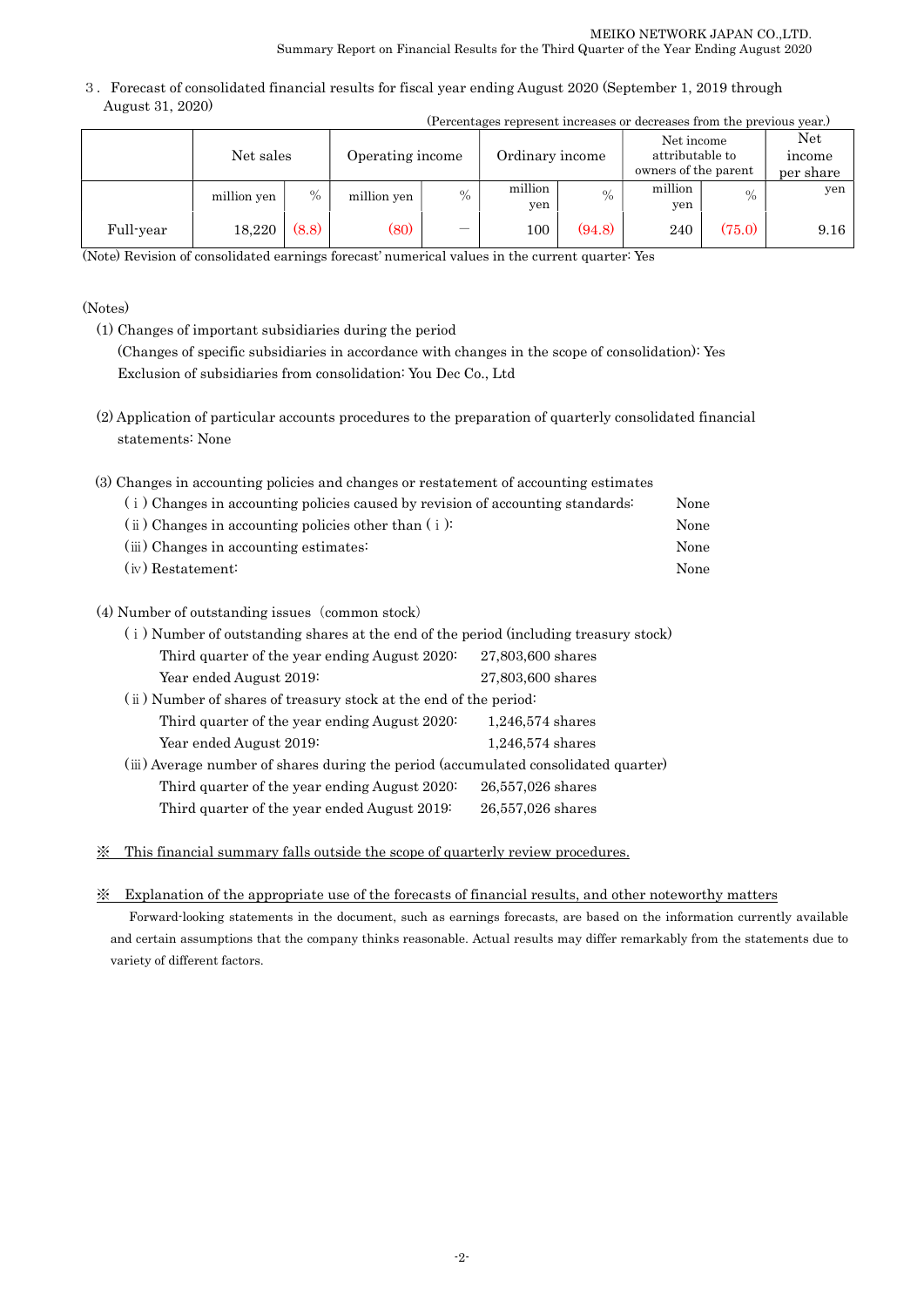| Term                                                                               |                      | Third quarter of the year<br>ended August 2019 | Third quarter of the year<br>ending August 2020 |                                     |  |
|------------------------------------------------------------------------------------|----------------------|------------------------------------------------|-------------------------------------------------|-------------------------------------|--|
|                                                                                    |                      | From September 1, 2018<br>to May 31, 2019      | From September 1, 2019<br>to May 31, 2020       |                                     |  |
| <b>Fiscal Period</b>                                                               | Operating<br>results | Same period<br>the previous<br>year            | Operating<br>results                            | Same period<br>the previous<br>year |  |
| Number of Meiko Gijuku directly operated schools                                   | 221                  | (13)                                           | 243                                             | $+22$                               |  |
| Number of Meiko Gijuku directly operated schools<br>(MAXIS)                        | 92                   | (1)                                            | 94                                              | $+2$                                |  |
| Number of Meiko Gijuku directly operated schools<br>(KLINE)                        | 41                   | $+41$                                          | 42                                              | $+1$                                |  |
| Number of Meiko Gijuku directly operated schools<br>(KMG)                          | 43                   | $+43$                                          | 42                                              | (1)                                 |  |
| Total number of Meiko Gijuku directly operated<br>schools                          | 397                  | $+70$                                          | 421                                             | $+24$                               |  |
| Number of Meiko Gijuku franchised schools                                          | 1,549                | (156)                                          | 1,450                                           | (99)                                |  |
| Total number of Meiko Gijuku schools                                               | 1,946                | (86)                                           | 1,871                                           | (75)                                |  |
| Number of registered students<br>of Meiko Gijuku directly operated schools         | 13,719               | (217)                                          | 12,521                                          | (1,198)                             |  |
| Number of registered students<br>of Meiko Gijuku directly operated schools (MAXIS) | 5,787                | $+169$                                         | 5,406                                           | (381)                               |  |
| Number of registered students<br>of Meiko Gijuku directly operated schools (KLINE) | 2,397                | $+2,397$                                       | 2,217                                           | (180)                               |  |
| Number of registered students<br>of Meiko Gijuku directly operated schools (KMG)   | 1,944                | $+1,944$                                       | 1,711                                           | (233)                               |  |
| Total number of registered students<br>of Meiko Gijuku directly operated schools   | 23,847               | $+4,293$                                       | 21,855                                          | (1,992)                             |  |
| Number of registered students<br>of Meiko Gijuku franchised schools                | 74,591               | (8,500)                                        | 64,335                                          | (10, 256)                           |  |
| Total number of registered students<br>of Meiko Gijuku schools                     | 98,438               | (4,207)                                        | 86,190                                          | (12, 248)                           |  |
| Sales from Meiko Gijuku directly operated schools<br>(million yen)                 | 7,228                | $+782$                                         | 7,211                                           | (16)                                |  |
| Sales from Meiko Gijuku franchised schools $\frac{1}{2}$ 1<br>(million yen)        | 3,620                | (208)                                          | 3,264                                           | (355)                               |  |
| Sales from Japanese language schools<br>(million yen)                              | 1,017                | $+36$                                          | 970                                             | (47)                                |  |
| Sales from others<br>(million yen)                                                 | 2,185                | (131)                                          | 1,918                                           | (266)                               |  |
| <b>Total Sales</b><br>(million yen)                                                | 14,051               | $+478$                                         | 13,365                                          | (686)                               |  |
| Sales from Meiko Gijuku directly operated schools<br>(million yen)                 | 7,228                | $+782$                                         | 7,211                                           | (16)                                |  |
| System-wide sales from Meiko Gijuku<br>(million yen)<br>franchised schools         | 21,414               | (1,830)                                        | 19,402                                          | (2,012)                             |  |
| Total system-wide sales from Meiko Gijuku schools ※2                               | 28,643               | (1,047)                                        | 26,614                                          | (2,029)                             |  |

(Reference) Trend of numbers of Meiko Gijuku schools and registered students and system-wide sales

\* 1 Sales from Meiko Gijuku franchised schools represent royalty revenues and sales of products.

2 Total system-wide sales from Meiko Gijuku schools represent the sum of total sales of Meiko Gijuku directly operated schools, including tuition, materials and examination fees, and the total sales of Meiko Gijuku franchised schools, including tuition. Materials and examination fees of franchised schools are excluded.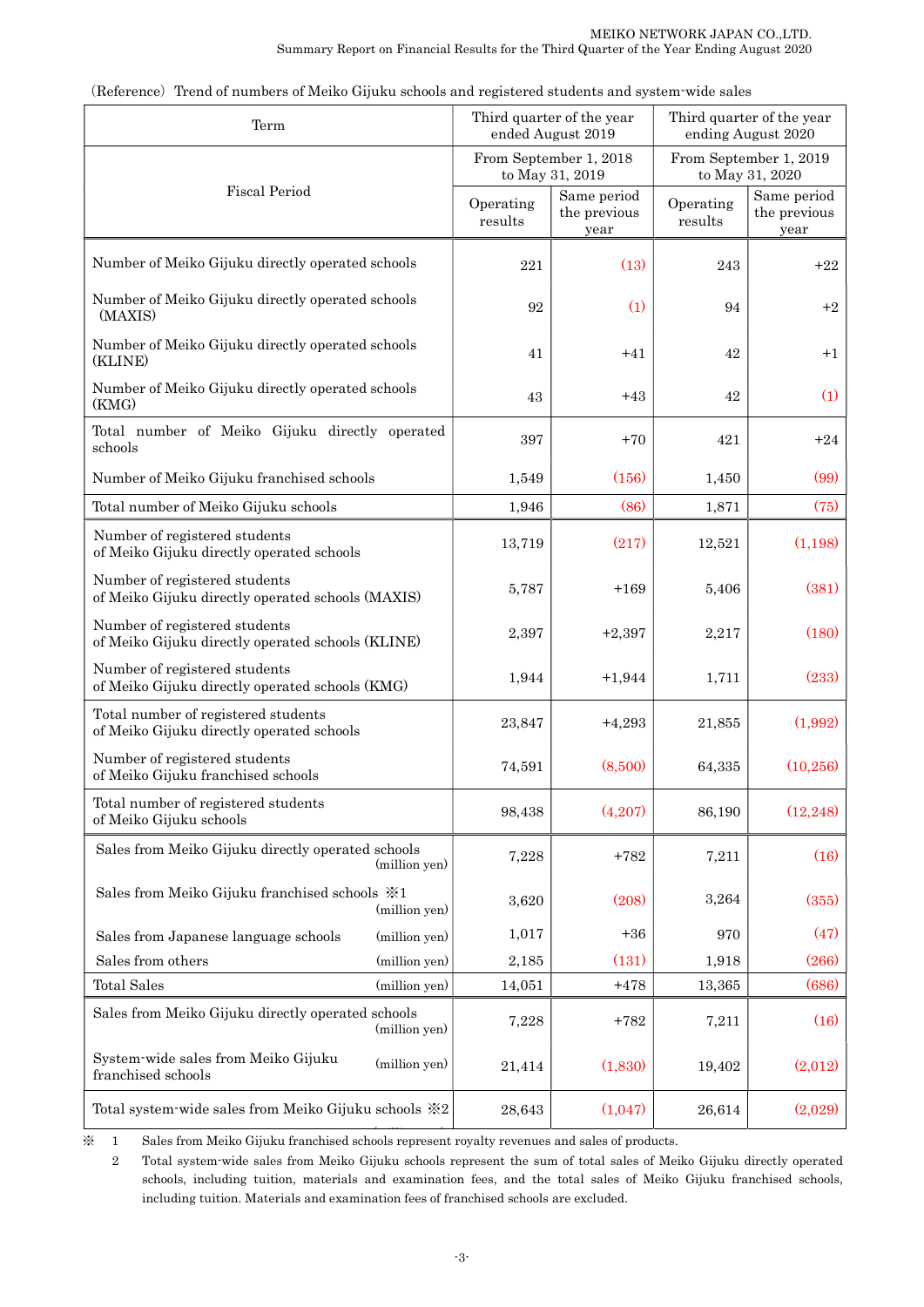## Summary of consolidated financial statements (1) Consolidated balance sheets

|                                     |                                                        | (Million yen)                                                      |
|-------------------------------------|--------------------------------------------------------|--------------------------------------------------------------------|
|                                     | End of previous fiscal year<br>(As of August 31, 2019) | End of third quarter of the<br>fiscal year<br>(As of May 31, 2020) |
| Assets                              |                                                        |                                                                    |
| Current assets                      |                                                        |                                                                    |
| Cash and deposits                   | 7,495                                                  | 6,256                                                              |
| Accounts receivable - trade         | 1,294                                                  | 529                                                                |
| Securities                          | 200                                                    | 399                                                                |
| Merchandise                         | 391                                                    | 152                                                                |
| Work in process                     | 14                                                     | 10                                                                 |
| Supplies                            | 12                                                     | 11                                                                 |
| Advance payments - trade            | 21                                                     | 21                                                                 |
| Prepaid expenses                    | 280                                                    | 282                                                                |
| Other                               | 124                                                    | 581                                                                |
| Allowance for doubtful accounts     | (100)                                                  | (56)                                                               |
| Total current assets                | 9,734                                                  | 8,189                                                              |
| Non-current assets                  |                                                        |                                                                    |
| Property, plant and equipment       |                                                        |                                                                    |
| Buildings and structures            | 1,537                                                  | 1,608                                                              |
| Accumulated depreciation            | (821)                                                  | (840)                                                              |
| Buildings and structures, net       | 715                                                    | 768                                                                |
| Tools, furniture and fixtures       | 372                                                    | 372                                                                |
| Accumulated depreciation            | (313)                                                  | (323)                                                              |
| Tools, furniture and fixtures, net  | 59                                                     | 49                                                                 |
| Land                                | 446                                                    | 385                                                                |
| Leased assets                       |                                                        | 6                                                                  |
| Accumulated depreciation            |                                                        | (0)                                                                |
| Leased assets, net                  |                                                        | 6                                                                  |
| Total property, plant and equipment | 1,220                                                  | 1,209                                                              |
| Intangible assets                   |                                                        |                                                                    |
| Goodwill                            | 3,046                                                  | 2,692                                                              |
| Software                            | 133                                                    | 276                                                                |
| Software in progress                | 125                                                    |                                                                    |
| Telephone subscription right        | 5                                                      |                                                                    |
| Total intangible assets             | 3,311                                                  | 2,975                                                              |
| Investments and other assets        |                                                        |                                                                    |
| Investment securities               | 4,075                                                  | 4,371                                                              |
| Long-term prepaid expenses          | 68                                                     | 62                                                                 |
| Deferred tax assets                 | 138                                                    | 160                                                                |
| Leasehold and guarantee deposits    | 978                                                    | 999                                                                |
| Long term time deposits             | 200                                                    | 200                                                                |
| Other                               | 36                                                     | 36                                                                 |
| Total investments and other assets  | 5,497                                                  | 5,830                                                              |
| Total non-current assets            | 10,030                                                 | 10,015                                                             |
| Total assets                        | 19,765                                                 | 18,204                                                             |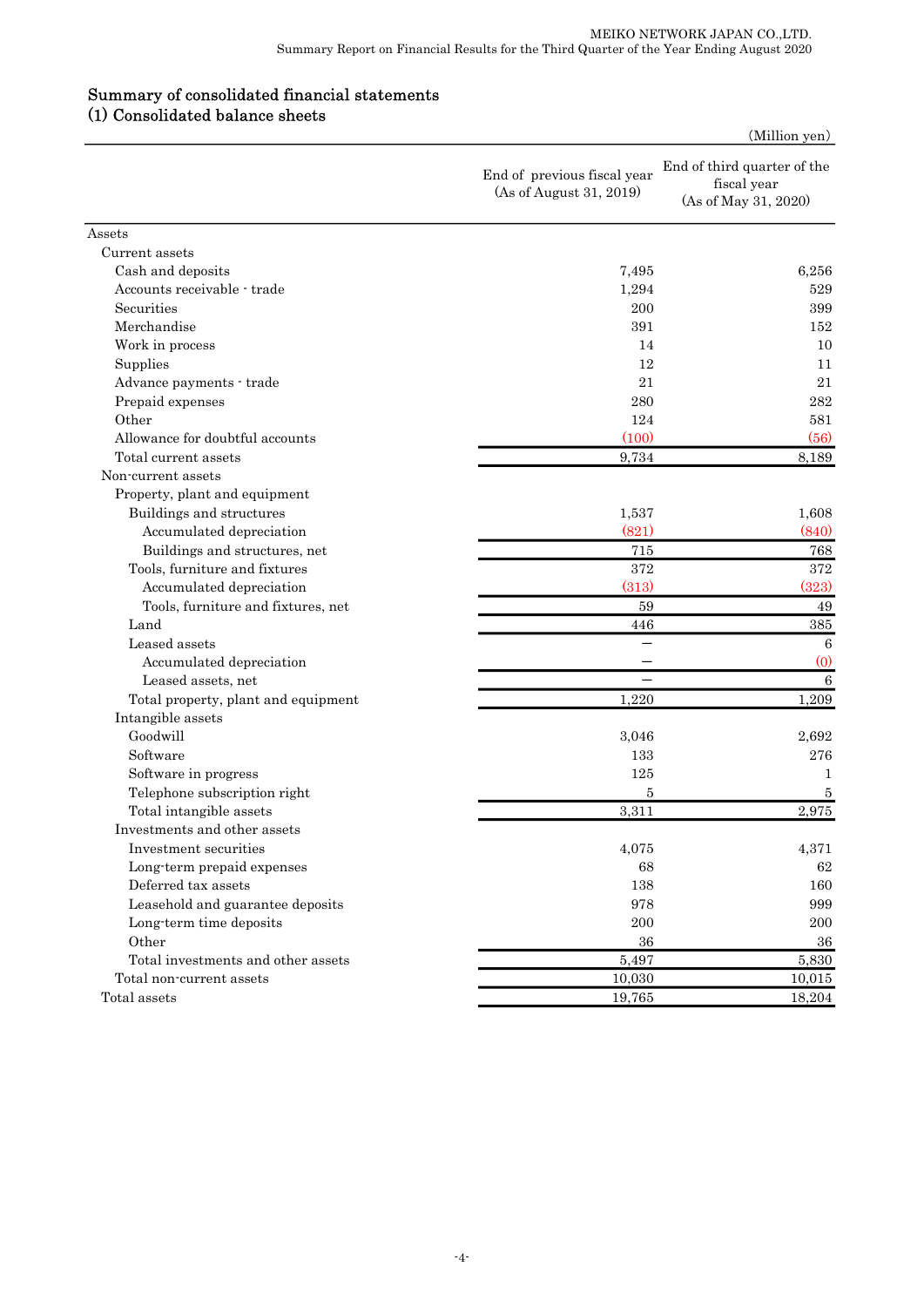| Liabilities                                           |         |              |
|-------------------------------------------------------|---------|--------------|
| Current liabilities                                   |         |              |
| Accounts payable trade                                | 199     | 123          |
| Short-term borrowings                                 | 132     |              |
| Accounts payable - other                              | 146     | 69           |
| Accrued expenses                                      | 1,209   | 802          |
| Lease obligations                                     |         | $\mathbf{1}$ |
| Income taxes payable                                  | 618     | 141          |
| Accrued consumption taxes                             | 179     | 149          |
| Advances received                                     | 1,480   | 1,541        |
| Deposits received                                     | 124     | 135          |
| Provision for bonuses                                 | 352     | 536          |
| Provision for sales returns                           | 28      |              |
| Other                                                 | 35      | 22           |
| Total current liabilities                             | 4,506   | 3,524        |
| Non-current liabilities                               |         |              |
| Long-term borrowings                                  | 64      |              |
| Lease obligations                                     |         | 5            |
| Retirement benefit liability                          | 94      | 105          |
| Long-term accounts payable-other to employees         | 111     | 108          |
| Long-term accounts payable-other to officers          | 117     | 117          |
| Deferred tax liabilities                              | 136     | 259          |
| Asset retirement obligations                          | 300     | 306          |
| Long-term guarantee deposits                          | 17      | 1            |
| Total non-current liabilities                         | 843     | 905          |
| Total liabilities                                     | 5,350   | 4,429        |
| Net assets                                            |         |              |
| Shareholders' equity                                  |         |              |
| Share capital                                         | 972     | 972          |
| Capital surplus                                       | 909     | 909          |
| Retained earnings                                     | 13,317  | 12,363       |
| Treasury shares                                       | (1,643) | (1,643)      |
| Total shareholders' equity                            | 13,556  | 12,602       |
| Accumulated other comprehensive income                |         |              |
| Valuation difference on available for sale securities | 830     | 1,161        |
| Foreign currency translation adjustment               | 12      | 11           |
| Total accumulated other comprehensive income          | 843     | 1,172        |
| Non-controlling interests                             | 15      |              |
| Total net assets                                      | 14,414  | 13,774       |
| Total liabilities and net assets                      | 19,765  | 18,204       |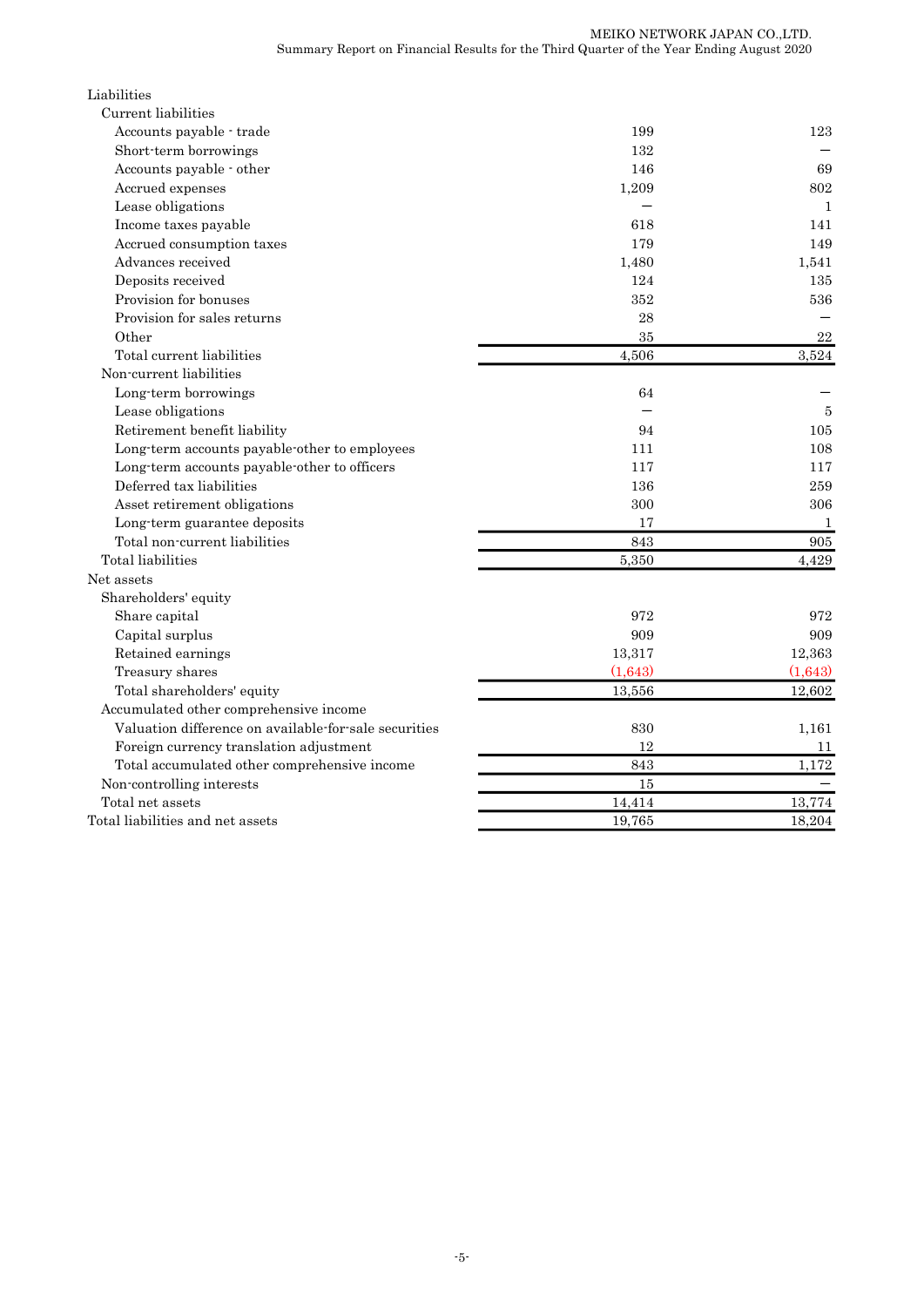## (2) Consolidated statements of income and comprehensive income Consolidated statements of income

|                                                               |                                                                                                  | (Million yen)                                                                            |
|---------------------------------------------------------------|--------------------------------------------------------------------------------------------------|------------------------------------------------------------------------------------------|
|                                                               | Third quarter of the<br>previous consolidated term<br>(From September 1,2018<br>to May 31, 2019) | Third quarter of the<br>consolidated term<br>(From September 1,2019)<br>to May 31, 2020) |
| Net sales                                                     | 14,051                                                                                           | 13,365                                                                                   |
| Cost of sales                                                 | 10,027                                                                                           | 10,302                                                                                   |
| Gross profit                                                  | 4,024                                                                                            | 3,063                                                                                    |
| Selling, general and administrative expenses                  | 3,131                                                                                            | 3,025                                                                                    |
| Operating profit                                              | 893                                                                                              | 37                                                                                       |
| Non-operating income                                          |                                                                                                  |                                                                                          |
| Interest income                                               | 12                                                                                               | 11                                                                                       |
| Dividend income                                               | 15                                                                                               | 19                                                                                       |
| Share of profit of entities accounted for using equity method |                                                                                                  | 3                                                                                        |
| Rental income                                                 | 14                                                                                               | 15                                                                                       |
| Reversal of allowance for doubtful accounts                   | 24                                                                                               | 79                                                                                       |
| Other                                                         | 25                                                                                               | 22                                                                                       |
| Total non-operating income                                    | 93                                                                                               | 151                                                                                      |
| Non-operating expenses                                        |                                                                                                  |                                                                                          |
| Interest expenses                                             | $\overline{0}$                                                                                   | $\overline{0}$                                                                           |
| Rental expenses                                               | $\overline{4}$                                                                                   | 4                                                                                        |
| Other                                                         | $\overline{2}$                                                                                   | 1                                                                                        |
| Total non-operating expenses                                  | 8                                                                                                | $\boldsymbol{6}$                                                                         |
| Ordinary profit                                               | 978                                                                                              | 181                                                                                      |
| Extraordinary income                                          |                                                                                                  |                                                                                          |
| Gain on sales of investment securities                        |                                                                                                  | 71                                                                                       |
| Total extraordinary income                                    |                                                                                                  | 71                                                                                       |
| Extraordinary losses                                          |                                                                                                  |                                                                                          |
| Loss on retirement of property, plant and equipment           | $\mathbf{1}$                                                                                     | $\mathbf{1}$                                                                             |
| Loss on sales of shares of subsidiaries and associates        |                                                                                                  | 53                                                                                       |
| Total extraordinary losses                                    | $\mathbf{1}$                                                                                     | 55                                                                                       |
| Profit before income taxes                                    | 977                                                                                              | 197                                                                                      |
| Income taxes - current                                        | 541                                                                                              | 266                                                                                      |
| Income taxes - deferred                                       | (16)                                                                                             | (53)                                                                                     |
| Total income taxes                                            | 524                                                                                              | $\overline{213}$                                                                         |
| Profit (loss)                                                 | 452                                                                                              | (15)                                                                                     |
| Loss attributable to non-controlling interests                | $\overline{(9)}$                                                                                 | $\overline{(6)}$                                                                         |
| Profit (loss) attributable to owners of parent                | 461                                                                                              | $\overline{(9)}$                                                                         |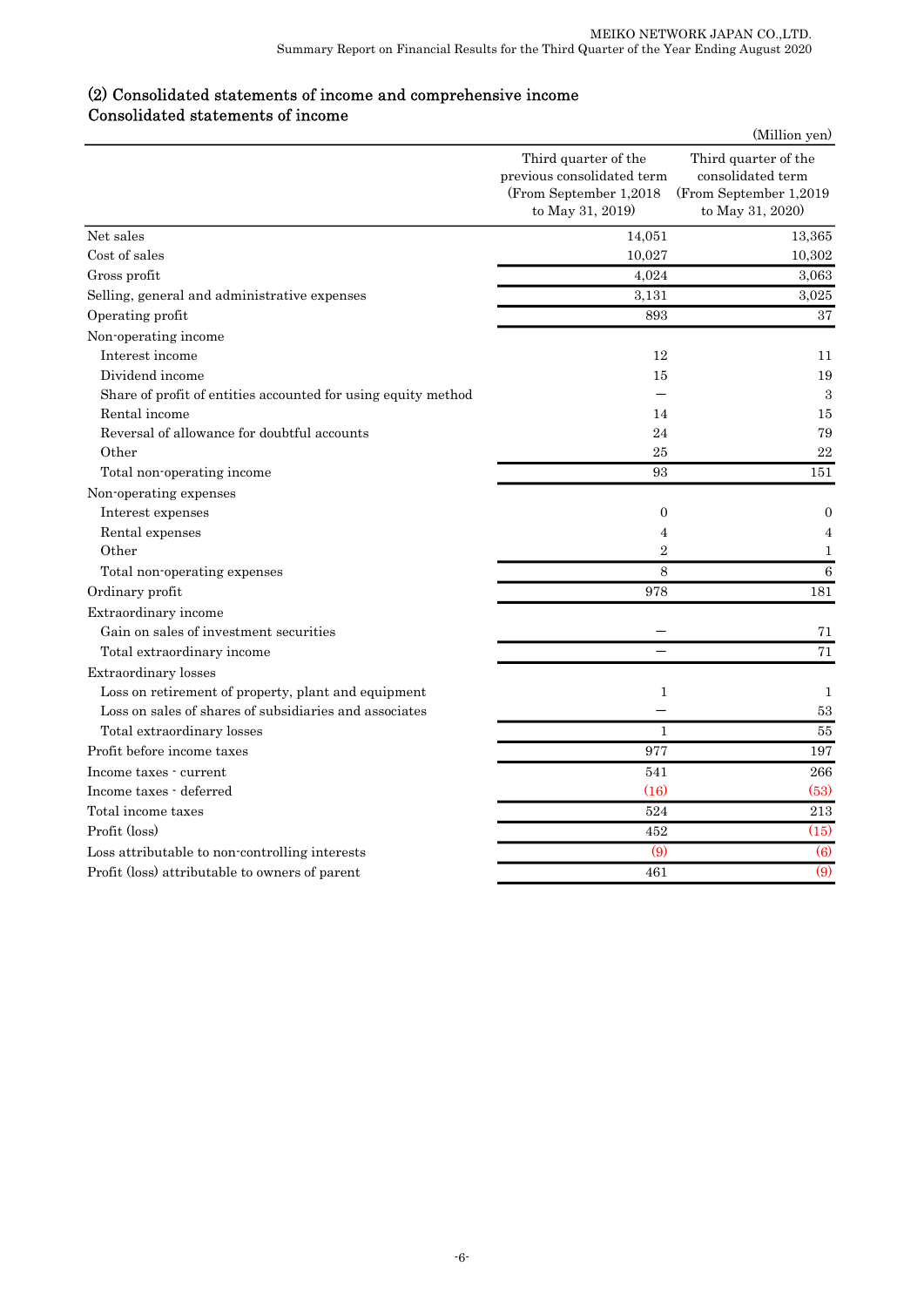### Consolidated statements of comprehensive income

|                                                                |                            | (Million yen)           |
|----------------------------------------------------------------|----------------------------|-------------------------|
|                                                                | Third quarter of the       | Third quarter of the    |
|                                                                | previous consolidated term | consolidated term       |
|                                                                | (From September 1,2018)    | (From September 1,2019) |
|                                                                | to May 31,2019)            | to May 31,2020)         |
| Profit (loss)                                                  | 452                        | (15)                    |
| Other comprehensive income                                     |                            |                         |
| Valuation difference on available for sale securities          | (87)                       | 329                     |
| Share of other comprehensive income of entities accounted for  |                            |                         |
| using equity method                                            | $\left( 0 \right)$         | (1)                     |
| Total other comprehensive income                               | (87)                       | 328                     |
| Comprehensive income                                           | 364                        | 312                     |
| Comprehensive income attributable to                           |                            |                         |
| Comprehensive income attributable to owners of parent          | 373                        | 319                     |
| Comprehensive income attributable to non-controlling interests | (9)                        | (7)                     |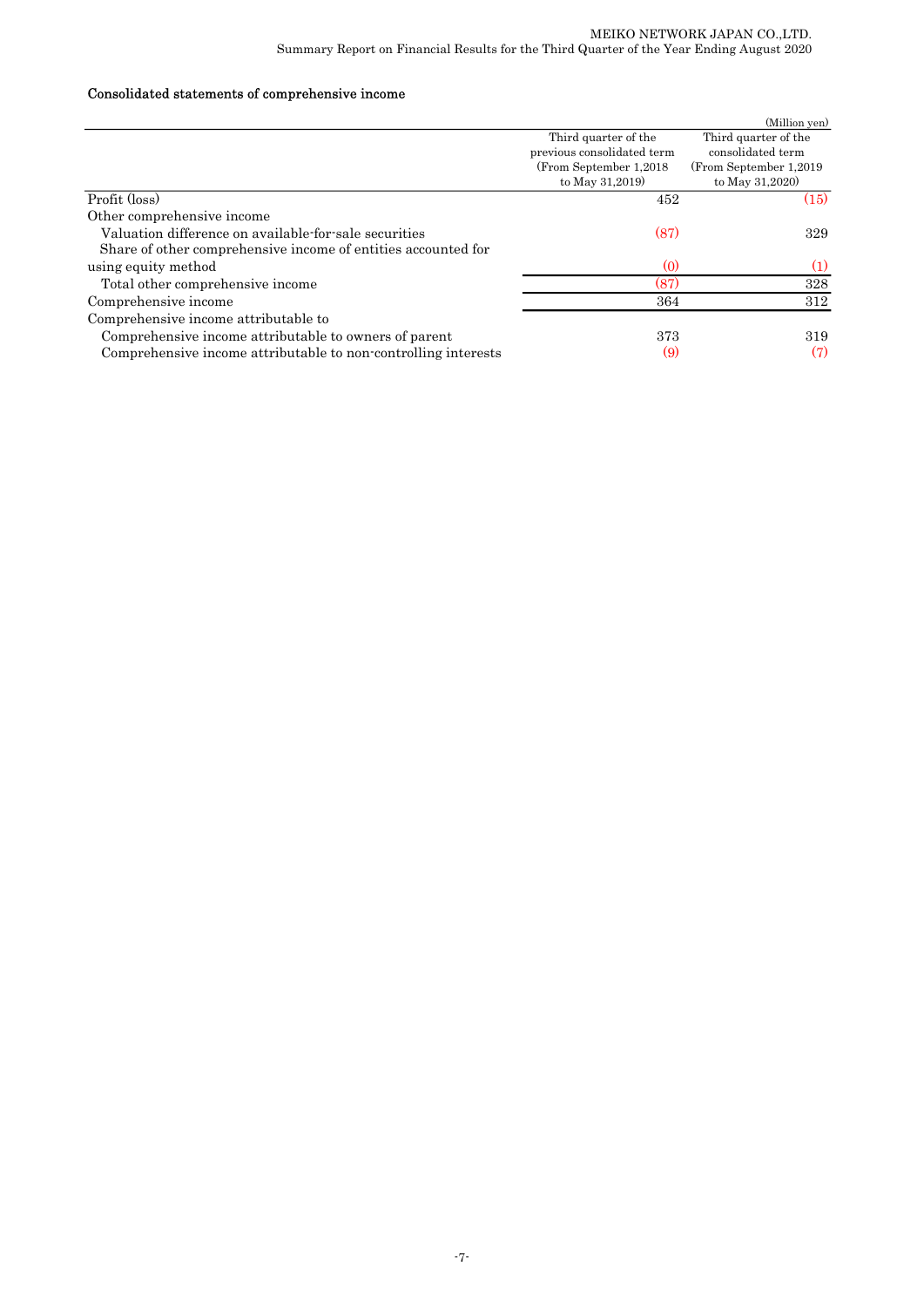# Segment Information

- Ⅰ Six months ended May 31, 2019(From September 1, 2018 to May 31, 2019)
- 1.Information about Segment Sales and Income (Loss)

|                      |                                                    |                                          |                                 |        |         | (Million of Yen) |
|----------------------|----------------------------------------------------|------------------------------------------|---------------------------------|--------|---------|------------------|
|                      | Reportable segment                                 |                                          |                                 |        |         |                  |
|                      | Meiko<br>Gijuku<br>directly<br>operated<br>schools | Meiko<br>Gijuku<br>franchised<br>schools | Japanese<br>language<br>schools | Total  | Others* | Total            |
| Net sales            |                                                    |                                          |                                 |        |         |                  |
| Sales to third party | 7,228                                              | 3,620                                    | 1,017                           | 11,866 | 2,185   | 14,051           |
| Intersegment sales   |                                                    | 453                                      |                                 | 453    | 90      | 543              |
| Total                | 7,228                                              | 4,073                                    | 1,017                           | 12,320 | 2,275   | 14,595           |
| Segment income(loss) | 188                                                | 1,373                                    | 81                              | 1,643  | 83      | 1,727            |

(Note)\* "Others" consists of the operating segments not included in reportable segments. It includes Kids Business (Afterschool), Sports Business (Meiko Soccer School), Waseda Academy Kobetsu Schools and other businesses of consolidated subsidiaries.

2.Difference between the Total of the Reportable Segments' Measures of Profit or Loss and Income according to Consolidated Quarterly Statements of Income, and the Main Components of the Difference (Matters related to Adjustment of Difference)  $(MT)$   $(NT)$ 

|                                                             | (Million of Yen) |
|-------------------------------------------------------------|------------------|
| Income (Loss)                                               | Amount           |
| Reportable segment total                                    | 1,643            |
| Income (Loss) for "Others" category                         | 83               |
| Corporate expenses*                                         | (833)            |
| Operating income reported on quarterly statements of income | 893              |

(Note)\* Corporate expenses are mainly expenses that relate to the General Affairs section of the parent company that are not attributable to the reportable segment.

3. Due to the K.M.G Corporation which is included in the scope of consolidation by acquisition of its all shares at the end of second quarter, the increase of goodwill is 255 million in the segment of Meiko Gijuku directly operated schools.

Ⅱ Six months ended May 31, 2020 (From September 1, 2019 to May 31, 2020)

1.Information about Segment Sales and Income (Loss)

|                      |                                                    |                                          |                                 |        |         | (Million of Yen) |
|----------------------|----------------------------------------------------|------------------------------------------|---------------------------------|--------|---------|------------------|
|                      | Reportable segment                                 |                                          |                                 |        |         |                  |
|                      | Meiko<br>Gijuku<br>directly<br>operated<br>schools | Meiko<br>Gijuku<br>franchised<br>schools | Japanese<br>language<br>schools | Total  | Others* | Total            |
| Net sales            |                                                    |                                          |                                 |        |         |                  |
| Sales to third party | 7,211                                              | 3,264                                    | 970                             | 11,447 | 1,918   | 13,365           |
| Intersegment sales   | 4                                                  | 527                                      |                                 | 531    | 63      | 595              |
| Total                | 7,216                                              | 3,792                                    | 970                             | 11,979 | 1,981   | 13,961           |
| Segment income(loss) | (84)                                               | 1,045                                    | 119                             | 1,081  | (158)   | 922              |

(Note)\* "Others" consists of the operating segments not included in reportable segments. It includes Kids Business (Afterschool), Sports Business (Meiko Soccer School), Waseda Academy Kobetsu Schools and other businesses of consolidated subsidiaries.